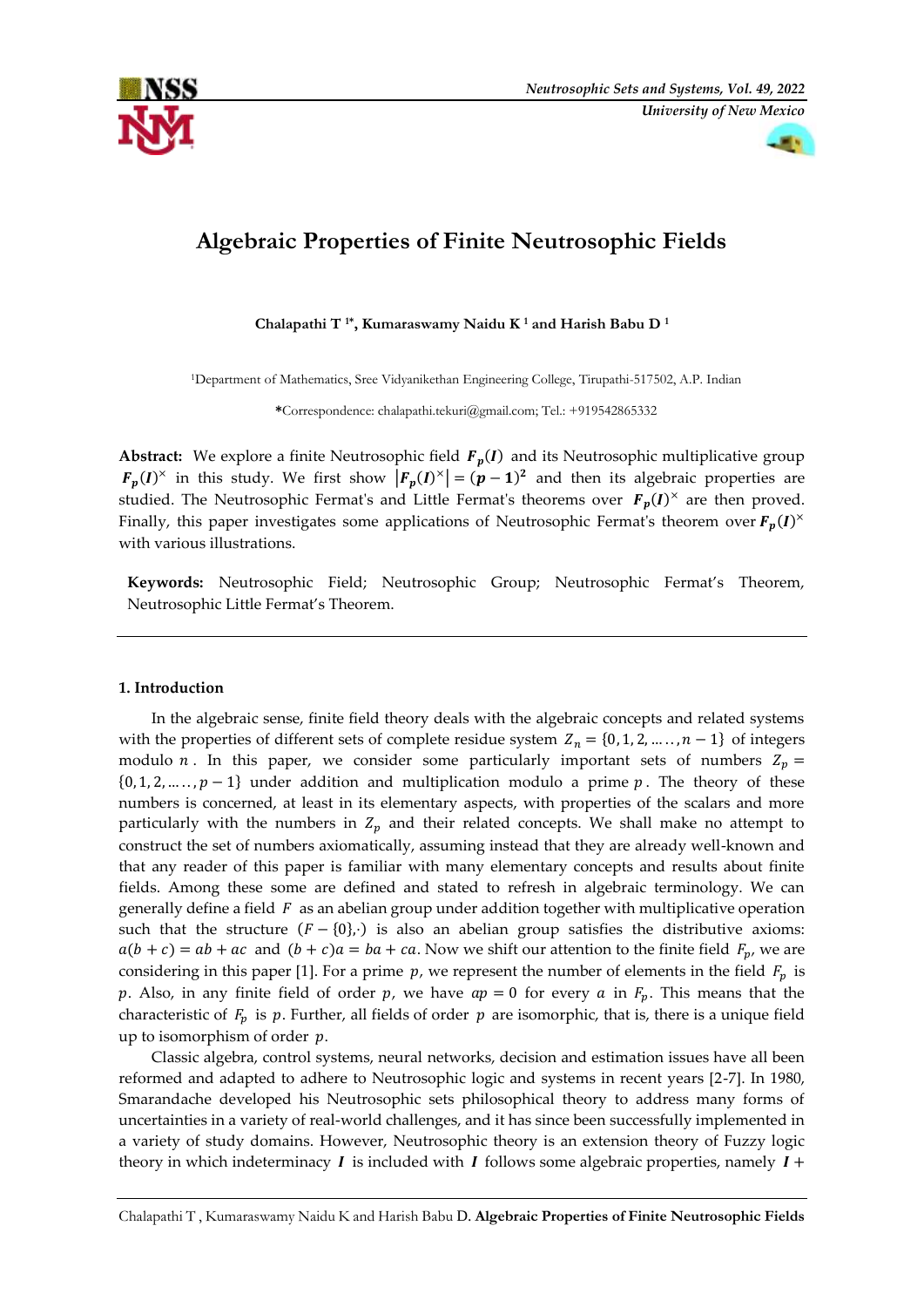$I = 2I$ ,  $I^2 = I$ ,  $I - I = 0$ ,  $0I = 0$ ,  $1I = I$  but  $I^{-1}$  does not exist. The concept of Neutrosophic field structure was introduced by F. Smarandache and W.B. Vasantha Kandasamy in 2006.

Now we give a brief introduction to Neutrosophic field structures. For any classical field, there exists a Neutrosophic field $F(I)$ . The structure  $F(I) = (F(I), +, \cdot)$  is called a Neutrosophic field

under Neutrosophic operations  $\pm$  and  $\cdot$ , which are defined as

 $(a + bl) + (c + dl) = (a + c) + (b + d)I$  and

 $(a + bl)(c + dl) = ac + (ad + bc + bd)l$ 

for every Neutrosophic elements  $a + bl$  and  $c + dl$  in  $F(I)$ . Note that,  $F(I)$  is generated by F and *I*, and it is represented by  $F(I) = \langle F \cup I \rangle = F + FI$ . If *F* is a finite field then  $F(I)$  is also finite. Otherwise,  $F(I)$  is an infinite Neutrosophic field. For example,  $Q(I)$ ,  $R(I)$  and  $C(I)$  for all infinite fields but  $F_p(I)$  is a finite field, where  $F_p$  is isomorphic to  $Z_p$ . However, for further details about Neutrosophic field, the reader should see [8-13].

This manuscript makes three contributions. To begin, we propose using finite fields to investigate the algebraic features of the corresponding Neutrosophic field through several cases. Second, we characterise in detail the Neutrosophic Fermat's and Little Fermat's Theorems over finite Neutrosophic fields. Additionally, we present certain necessary and sufficient conditions for the Neutrosophic elements' abilities in the Neutrosophic field  $F_p(I)$ . Finally, and most importantly, to illustrate three alternative implementations of the Neutrosophic Fermat's Theorem. Additionally, we developed a table comparing classical and neutrosophic fields.

### **2. Properties of Finite Neutrosophic Fields**

Most of the researchers in abstract algebra show how to represent a finite field  $F_p$  over its prime characteristic  $p$  by clearly representing its additive structure as an abelian group, or a quotient ring of polynomials over  $F_n$ . In this section, we represent a Neutrosophic set representation of finite Neutrosophic field that naturally and simply displays both the Neutrosophic additive and multiplicative structures of the finite Neutrosophic field  $F_p(I)$  over the classical field  $F_p$  under its prime characteristic  $p$ .

Let p be a prime number. Then we specify the finite field of order  $p^2$ ,  $F_p(I)$  also denoted by  $F_p + F_p(I)$  as follows:

$$
F_p(I) = \{a + bI : a, b \in F_p, I^2 = I\}
$$

where the Neutrosophic operations  $(a + bI) + (c + dI)$  and  $(a + bI)(c + dI)$  are both performed modulo p, this means that  $(a + bI) + (c + dI)$  is the remainder of the division  $\frac{(a+bI)+(c+dI)}{p}$  and similarly for  $(a + bI) + (c + dI)$  remainder of  $\frac{(a+bI)(c+di)}{p}$ .

Generally, the following result is well-known with respect to the classical field  $F_n$ .

**Theorem 2.1[15]:** For every element  $u$  in  $F_p^{\times}$  there exists  $v$  in  $F_p^{\times}$  such that  $uv \equiv 1 \pmod{p}$ .

This result is very useful for studying every result in  $F_n$ . But, this result is not true in the Neutrosophic field  $F_p(I)$ , that is,  $(a + bI)(c + dI) \neq 1 \pmod{p}$  for some elements  $(a + bI)$  and  $(c + dI)$  in  $F_p(I)$ , since  $I(1 + (p - 1)I) \equiv 0 \pmod{p}$ . A fairly natural question presents itself. Is it possible to enumerate the number of multiplicative inverse elements in the Neutrosophic field $F_p(I)$ ? The answer is yes and it is contained in the following Theorems. ∎

**Theorem 2.2:** Let  $u + vI$  be an element in  $F_p(I)^{\times}$  then there exists its multiplicative inverse  $(u + vI)^{-1}$  in  $F_p(I)^{\times}$  such that  $(u + vI)^{-1} = u^{p-2} - vu^{p-2}(u + v)^{p-2}I$ .

**Proof.** Suppose  $u + vI$  be an element in  $F_p(I)^{\times}$ . Then  $u, u + v \in F_p$ . If possible assume that  $u \neq 0$ and  $u + v \neq 0$ , then there exists  $u^{-1}$  and  $(u + v)^{-1}$  in  $F_p^{\times}$  such that  $u^{-1} = u^{p-2}$  and  $(u + v)^{-1} =$  $(u + v)^{p-2}$ . Because  $(u + vI)(u^{p-2} - vu^{p-2}(u + v)^{p-2}I) = 1$ , so the definition of multiplication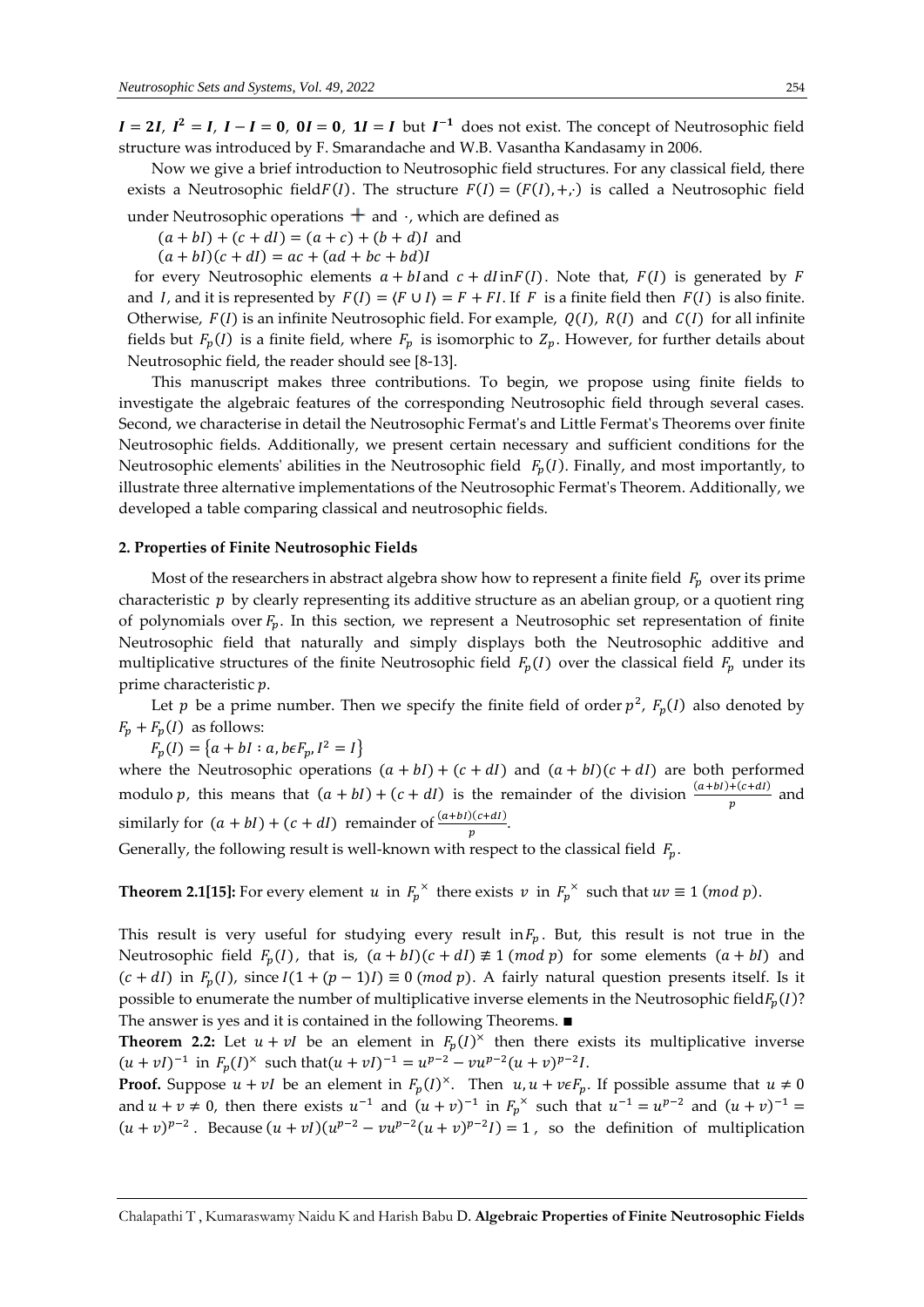inverse elements yields the inverse  $(u + vI)^{-1}$  of  $(u + vI)$  exists in  $F_p(I)^{\times}$  such that  $(u + vI)^{-1}$  =  $u^{p-2} - vu^{p-2}(u+v)^{p-2}I$ .

**Example 2.3:** In  $F_5(I)^{\times}$ ,  $(4+5I)^{-1} = 4^{5-2} - 2(4^{5-2})(6^{5-2})I = 4 - 3I = 4 + 2I$ .

Here is another basic fact extracted from [14] regarding mutual additive inverse elements. Consider an ordered pair  $(u, v)$  in $F_p^{\times}$ . An ordered pair  $(u, v)$  in  $F_p^{\times}$  is called mutual additive pair if  $u + v =$ 0 in  $F_p^{\times}$ . The set of all mutual additive pairs in  $F_p^{\times}$  is denoted by  $M(F_p^{\times})$ , particularly,  $M(F_p^{\times})$  =  $\{(u + vI): u + v = 0\}.$ 

Note that  $|F_p(I)^*| = p - 1$ , where  $F_p(I)^* = F_p(I) - \{0\}$ . If  $u + v = 0$  in  $F_p$ , then

 $uv \not\equiv 1 \pmod{p}$ . Let us see how all this works in a specific instance.

**Example 2.4:** The following table exhibits the cardinality of the set  $F_p(I)^{\times}$  for  $p = 2,3,5$ .

| Prime           |  |  |
|-----------------|--|--|
| $F(I)^{\times}$ |  |  |

Here, we observe that the cardinality of  $F_5(I)^{\times}$  is 16, whereas the cardinality of  $F_2(I)^{\times}$  and  $F_3(I)^{\times}$  are 1 and 3 respectively. It is easy to verify that  $F_2(I)^{\times} = \{1\}$ ,  $F_3(I)^{\times} = \{1,2,1 + I, 2 + 2I\}$ ,  $F_5(I)^{\times} = \{1, 2, 3, 4, 1 + I, 1 + 2I, 1 + 3I, 2 + I, 2 + 2I, 2 + 4I, 3 + I, 3 + 3I, 3 + 4I, 4 + 2I, 4 + 3I, 4 + 4I\}$ 

One consequence of what has just been proved is that, in those cases in which a multiplicative inverse exists in  $F_p(I)^{\times}$ , we can now state exactly how many there are.

**Theorem 2.5:** If  $u + iv$  is a multiplicative inverse in  $F_p(l)$  has exactly  $(p-1)^2$  of them. Particularly,  $|F_p(I)^{\times}| = (p-1)^2$ .

**Proof.** Because  $p$  is a prime, surely the Neutrosophic field  $F_p(I)$  is a disjoint union of the sets  ${0}$ ,  $F^*I, M(F_p(I)^*)$  and  $F_p(I)^*$ , that is,  $F_p(I) = {0} \cup F_p^*I \cup M(F_p(I)^*) \cup F_p(I)^*$ , where  $F_p^* = F - {0}$ and  $F_p^*I = \{ul : ueF_p^*\}$ . Raise both sides of this relation to the cardinality and expand to obtain the relation

$$
F_p(I) = |\{0\}| + |F_p^*I| + |M(F_p(I)^*)| + |F_p(I)^*|
$$
  
\n
$$
\Rightarrow p^2 = 1 + (p - 1) + (p - 1) + |F_p(I)^*|
$$
  
\n
$$
\Rightarrow |F_p(I)^*| = p^2 - 1 - (p - 1) - (p - 1)
$$
  
\n
$$
\Rightarrow |F_p(I)^*| = (p - 1)^2.
$$

For an illustration of these ideas, let us demonstrate the cardinality of  $F_3(I)^{\times}$ . Using the Neutrosophic elements in  $F_3(I)$ , we observe that

 $F_3(I) = \{0, 1, 2, I, 2I, 1 + I, 1 + 2I, 2 + I, 2 + 2I\},\$  $F_3^*I = \{I, 2I\}$ , and  $M(F_3(I)^*) = \{u + vI : u + v = 0\}$  $=\{1 + 2I, 2 + I\}.$ 

Therefore,

⇒

 $|F_3(I)| = |\{0\}| + |F_3^*I| + |M(F_3(I)^*)| + |F_3(I)^*|$  $\Rightarrow$  3<sup>2</sup> = 1 + (3 - 1) + (3 - 1) + | $F_3(I)^{\times}$ | ⇒  $|F_3(I)^{\times}| = 3^2 - (3 - 1) - (3 - 1) = (3 - 1)^2 = 4,$ 

which are listed below

 $F_3(I)^{\times} = \{1, 2, 1 + I, 2 + 2I\}.$ 

In view of classical algebraic sense, well-known that  $a^{\varphi(n)} \equiv 1 \pmod{n}$  whenever  $(a, n) = 1$ , where  $\varphi(n)$  is the Euler totient function of n. This supports the following definition in the classical field  $F_n$ .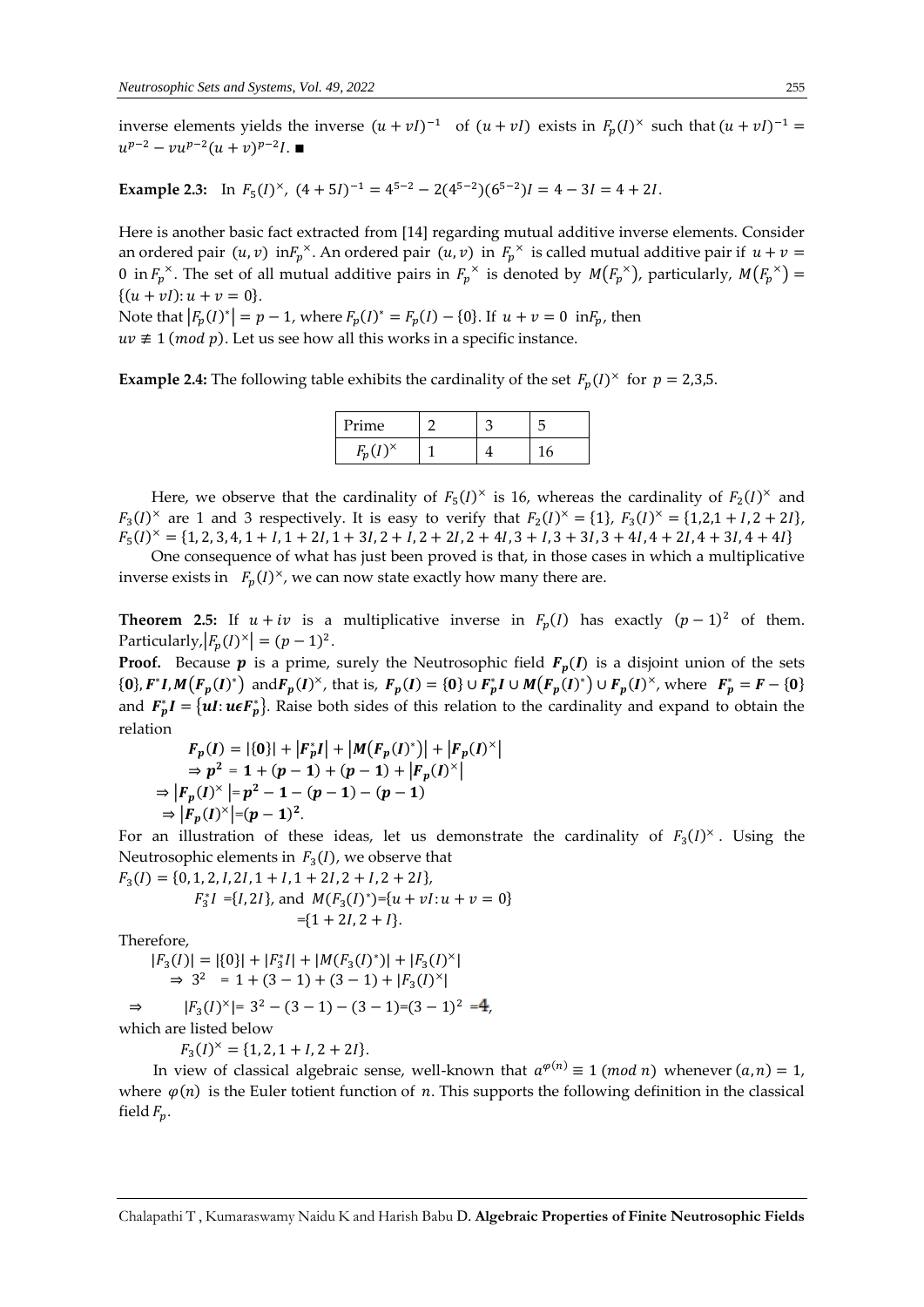**Definition 2.6:** Let  $u \in F_p$ , then there exists a least positive integer k such that  $O(u) = k$  with respect to multiplication defined over  $F_p$  if and only if  $u^k \equiv 1 \pmod{n}$ .

For instance,  $2^3 \equiv 1 \pmod{7}$  in the field  $F_7$ , so that the integer 2 has order 3 modulo 7. According to this classical field systems, we know that every non-zero element in  $F_p$  has unique order with respect to multiplication. However, it is not true in the Neutrosophic sense. Now let us see how all this works in the following specific instances.

**Example 2.7:** The following table exhibits the order of the non-zero elements in the Neutrosophic field

 $F_3(I) = \{0, 1, 2, I, 2I, 1 + I, 1 + 2I, 2 + I, 2 + 2I\}$ under Neutrosophic multiplication modulo 3.

| Element in $F_3(I)$ | ۰        |          |     | ∸   | ᅩ<br>- | $+$ 41 | $^{1+1}$ | ′+∠. |
|---------------------|----------|----------|-----|-----|--------|--------|----------|------|
| Order               | <b>.</b> | <u>_</u> | d.e | a.e |        | a.e    | u.c      |      |

where "d.e" represents does not exist.

Particularly, the following table illustrates the orders of each element in  $F_3(I)^{\times}$  exits.

| Element in $F_3(I)^{\times}$ |  |  |
|------------------------------|--|--|
| )rder                        |  |  |

**Theorem 2.9:** Let  $u, v \in F_p$ . Then  $u + vI$  has a multiplicative inverse in  $F_p(I)$  if and only if  $u \neq 0$ and  $u + v \neq 0$  in  $F_p$ .

**Proof.** We denote multiplicative identity in  $F_p$  by 1. Consider a nonzero pair of elements  $u, v$  in  $F_p$ and write it in the form  $(u + vI)$  in  $F_p(I)$ . Then

 $(u + vI)$  has a multiplicative inverse  $\Leftrightarrow (u + vI)(x + yI) = 1$  has a solution in  $F_p(I)$ 

 $\Leftrightarrow$   $ux \equiv 1 \pmod{p}$  has a solution in Z and  $vx + (u + v)y \equiv 0 \pmod{p}$  has a solution in Z.

 $\Leftrightarrow u \neq 0$  and  $u + v \neq 0$  in  $F_p$ .

Let us now employ the unique technique of this section to enumerate the number of elements in  $F_p(I)^{\times}$  of the form  $(u + vI)^2 = 1$ . To start, we know that there is only one element 1 in  $F_2(I)^{\times}$  with  $1^2 = 1$ . Now, our enumeration starts from  $p > 2$ , which explore the following theorem.

**Theorem 2.10:** If  $p > 2$  is a prime number, then the congruence( $u + vI$ )<sup>2</sup> – 1  $\equiv 0$  (*modulo p*) has exactly 4 solutions in  $F_p(I)^{\times}$ .

**Proof.** Because p is an odd prime, it follows that  $F_p(I)^{\times}$  contains at least one element of order 2. Suppose that  $u + vI$  is an element in  $F_p(I)^{\times}$  of order 2, then the Neutrosophic multiplication inverse of  $u + vI$  is itself  $u + vI$  in  $F_p(I)^{\times}$ . Therefore,

 $(u + vI)^2 = 1 \iff u^2 + v^2I + 2uvI = 1 + 0I$  $\Leftrightarrow u^2 = 1, v^2 + 2uv = 0$  $\implies u^2 = 1, v^2 = 4$ , since  $v^2 \neq 0$  $\iff$   $u = 1, p - 1, v = 2, p - 2$  in  $F_n$ . So, there exists six  $\begin{bmatrix} 4 \\ 2 \end{bmatrix}$  $\binom{4}{2}$  = 6 Meutrosophic elements, namely  $1 + 0I$ ,  $(p - 1) + 0I$ ,  $1 + 2I$ ,  $1 + (p - 2)I$ ,  $(p - 1) + 2I$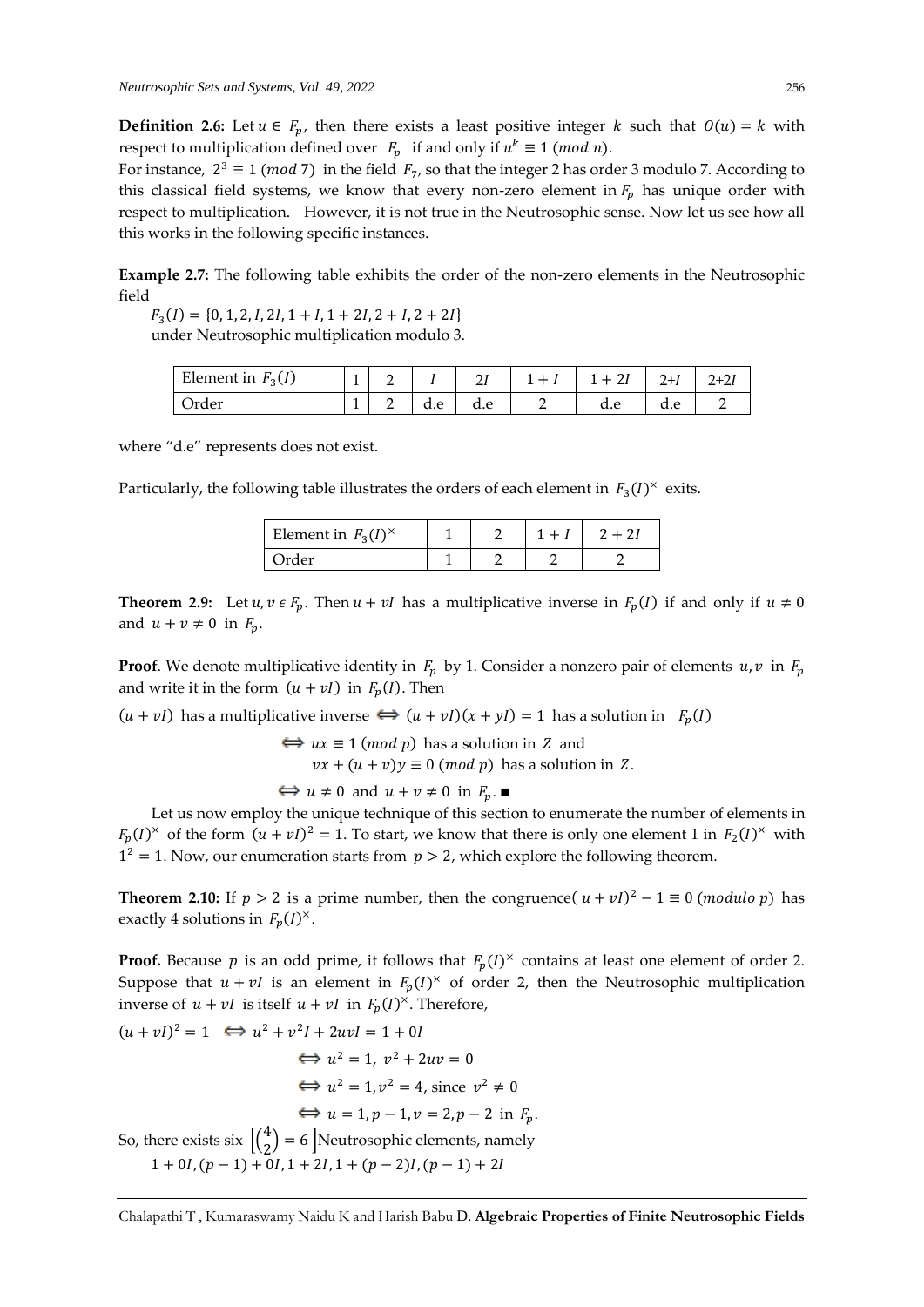and  $(p-1) + (p-2)I$  in  $F_p(I)^{\times}$ .

Out of these six elements, four elements  $1, p - 1, 1 + (p - 2)I$  and  $(p - 1) + 2I$  satisfies the Neutrosophic equation  $(u + vI)^2 = 1$  in  $F_p(I)^{\times}$ , because  $(1 + 2I)^2 \neq 1$  and  $((p - 1) + (p - 2)I)^2 \neq 1$ 1 is true in  $F_p(I)^{\times}$ . ■

As an immediate consequence of Theorem [2.10], we deduce the following corollary.

**Corollary 2.11**: The set  $\mathcal{I}_p(I) = \{u + v \in \mathcal{F}_p(I)^{\times} : (u + vI)^2 = 1\}$  is a Neutrosophic subgroup of the Neutrosophic group  $F_p(I)^{\times}$ .

**Proof**. It is clear from the well-known result:  $(u + vI)^2 = 1$ ,  $(u' + v'I)^2 = 1$  implies that  $[(u + vI)(u' + v')]^2 = 1$  in  $F_p(I)^{\times}$ .

**Remark 2.12:** (1)  $\mathcal{I}_p(I) = F_p(I)^{\times} \Longleftrightarrow p = 3.$ 

(2)  $|\mathcal{I}_p(I)| \leq |F_p(I)^{\times}|$  for every  $p \geq 3$ .

Let us see what happens if  $0(u + vI) = 2$  is evaluated for each  $u + vI$  in  $F_p(I)^{\times}$  of  $p \ge 3$  and the required results are added. In the case  $p = 3$ , the answer is easy; here

 $0(u + vI) = 2 \iff u + vI\epsilon F_p(I)^{\times} - \{1\}.$ 

Suppose that  $p > 3$ , then the non-empty subset

 $H_p(I) = \{ u + vI\epsilon F_p(I)^{\times} : 0(u + vI) = 2 \}$ 

exists in  $F_p(I)^{\times}$  but it is not a Neutrosophic subgroup of  $F_p(I)^{\times}$  because  $1 \notin H_p(I)$  (since  $o(1) =$  $1 \neq 2$ ).

## **3. Neutrosophic Fermat's and Little Fermat's Theorems**

The above information of the Neutrosophic field  $F_p(I)$  seems the opportune moment to mention the Fermat's and Little Fermat's Theorems gave an essentially valid proof of Neutrosophic filed Theory. First of all, we state classical Fermat's and Little Fermat's Theorems in the classical field  $F_p$  as follows.

## **Theorem3.1 [15]: (Fermat's Theorem)**

For every u in  $F_p$ , we have  $u^{p-1} \equiv 1 \pmod{p}$ .

## **Theorem3.2 [15]: (Fermat's Little Theorem)**

For every u in  $F_p$ , we have  $u^p \equiv u \pmod{p}$ .

Classical Fermat's theorem contains many applications and it plays a central role in much of what is done in many applied and engineering sciences. However, now we introduce Neutrosophic Fermat's theorem over the Neutrosophic field  $F_p(I)$ .

We now proceed to state and prove Neutrosophic Fermat's Theorem in  $F_n(I)$ .

## **Theorem 3.3: (Neutrosophic Fermat's Theorem for**  $F_p(I)$ **)**

Let *p* be a prime and let  $u + vl \in F_p(I)$ . Then  $(u + vI)^{p-1} \equiv 1 \ (modulo \ p).$ 

Before we proceed to the proof of this theorem, we observe that the congruence

 $(u + vI)^{p-1} \equiv 1 \pmod{p}$ 

fails to hold for some choice of  $u + vI$  in  $F_p(I)$ . As an illustration of this approach, let us look  $p = 3$ . The determination is kept under control by selecting a suitable Neutrosophic element for  $u + vI$ , say,  $u + vI = 1 + 2I$ . Because  $(1 + 2I)^{p-1}$  maybe written as,  $(1 + 2I)^{3-1} = (1 + 2I)^2 = 1 + 4I +$  $4I = 1 + 2I \ (mod\ 3)$ , but  $(1 + 2I) \neq 1 \ (mod\ 3)$ . Combining these congruences, we finally obtain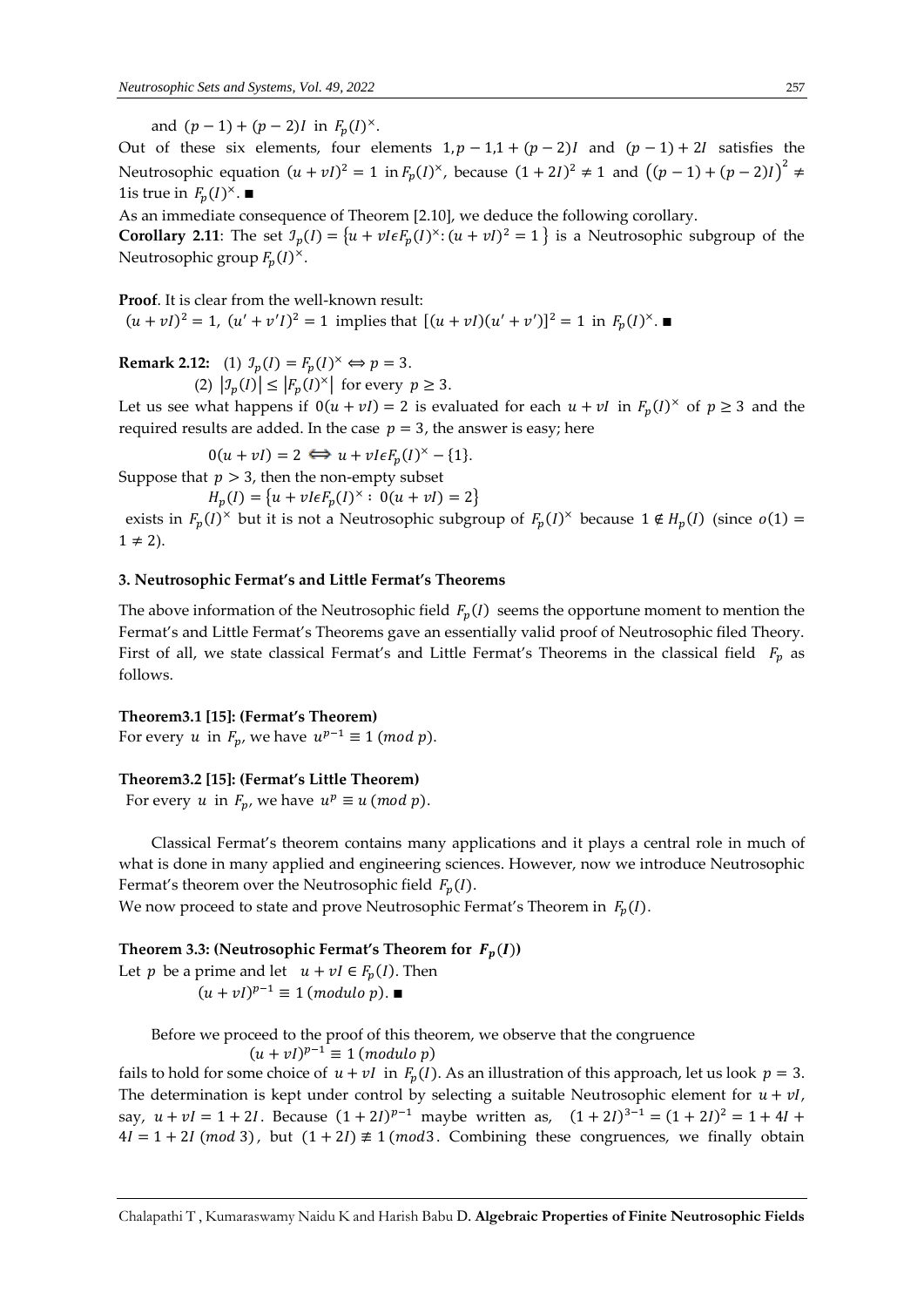$(1 + 2I)^{3-1} \not\equiv 1 \pmod{3}$ . So, Theorem [3.3] is not true in  $F_p(I)$ . However, the upshot of all this is the following Theorem.

## Theorem3.4: (Neutrosophic Fermat's Theorem for  $F_p(I)^{\times}$ )

Let  $p > 2$  be a prime. For every Neutrosophic element  $u + vI$  in  $F_p(I)^{\times}$  such that  $(u + vI)^{p-1} \equiv 1 \pmod{p}.$ 

**Proof**. Let  $u + vI$  in  $F_p(I)^{\times}$ . Then we begin by assuming the first  $(p - 1)$  multiples of  $u + vI$ , that is,  $u + vI$ ,  $2(u + vI)$ ,  $3(u + vI)$ , .....,  $(p - 1)(u + vI)$ . None of these Neutrosophic elements in  $F_p(I)^{\times}$ is congruent modulo p to any other element in  $F_p(I)^{\times}$ . To see this, we consider  $r(u + vl) \equiv$  $s(u + vI)$  (*mod p*) for some *r* and *s* such that  $1 \le r < s \le p - 1$ . Since  $u + vI \in F_p(I)^{\times}$ , there exists a multiplicative inverse of  $u + vI$  in  $F_p(I)^{\times}$ , so  $u + vI$  could be cancelled in  $r(u + vI) \equiv$  $s(u + vl)$  (mod p) to give  $r \equiv s \pmod{p}$ , which is not true because  $1 \le r < s \le p - 1$ . Therefore, the set  $u + vI$ ,  $2(u + vI)$ ,  $3(u + vI)$ , .....,  $(p - 1)(u + vI)$  of Neutrosophic elements in  $F_p(I)^{\times}$  must be congruent modulo  $p$  under the following bijection:

 $r \mapsto (u + vI)r$ for every  $r$  in  $\{0, 1, 2, 3, \dots, p-1\}$ . Now multiply all these elements together, we obtain that  $(u + vI)2(u + vI)3(u + vI) \cdots (p - 1)(u + vI) \equiv 1 2 3 \cdots (p - 1) (mod p)$ ⇒  $(u + vI)^{p-1}(p - 1)! \equiv (p - 1)! (mod p)$  $(u + vl)^{p-1} \equiv 1 \pmod{p}$ , since  $gcd(p, (p - 1)!) = 1$ .

An application of Neutrosophic Fermat's Theorem leads to the congruences  $(1 + I)^2 \equiv 1 \pmod{3}$ ,  $(1 + I)^6 \equiv 1 \pmod{7}$ ,  $(1 + I)^{10} \equiv 1 \pmod{11}$  and, in turn, to solve the following example.

**Example 3.5:** In the Neutrosophic multiplicative group  $F_{101}(I)^{\times}$ , we have  $(1 + I)^{100} \equiv 1 \ (mod \ 101).$ **Solution**. It is easy to see that  $(1 + I)^2 \equiv (1 + 3I)$  (mod 101),  $(1 + I)^{10} \equiv (1 + 13I)$  (mod 101). However, we conclude that,  $(1 + I)^{100} = [(1 + I)^{10}]^{10} = (1 + 13I)^{10}$  $\equiv$  (1 + 83*I*)(1 + 94*I*) (*mod* 101

 $\equiv$  1 (mod 101).

Now, starts the greatest advances in this direction were made by this manuscript called Neutrosophic Fermat's Little Theorem. We state this more precisely in the following theorem.

## **Theorem 3.6: (Neutrosophic Little Fermat's Theorem)**

Let *p* be a prime. Then for every  $u + vI$  in the Neutrosophic field  $F_p(I)$ ,

 $(u + vI)^p \equiv (u + vI) \pmod{p}.$ 

**Proof** In light of the Binomial theorem, 
$$
(u + vI)^p = {p \choose 0} u^p (vI)^0 + {p \choose 1} u^{p-1} (vI)^1 + \cdots + {p \choose 2} u^{p-2} (vI)^2 + \cdots + {p \choose p-1} u^{p-(p-1)} (vI)^{p-1} + {p \choose p} u^0 (vI)^p
$$
.

Because  $u + vI\epsilon F_p(I)$ , we have  $u, v, I\epsilon F_p$ . So, by the classical Fermat's Little Theorem [3.2],  $u^p \equiv u \pmod{p}$ ,  $u^p \equiv u \pmod{p}$  and  $I^p \equiv I \pmod{p}$ .

Since  $p \mid {p \choose 1}$  $\binom{p}{1}$ ,  $p \mid \binom{p}{2}$  $\binom{p}{2}$ ,......  $p \mid \binom{p}{p}$  $p-1$ ). In this sequence, we can obtain easily as  $(u + vI)^p \equiv (u + vI) \pmod{p}$ .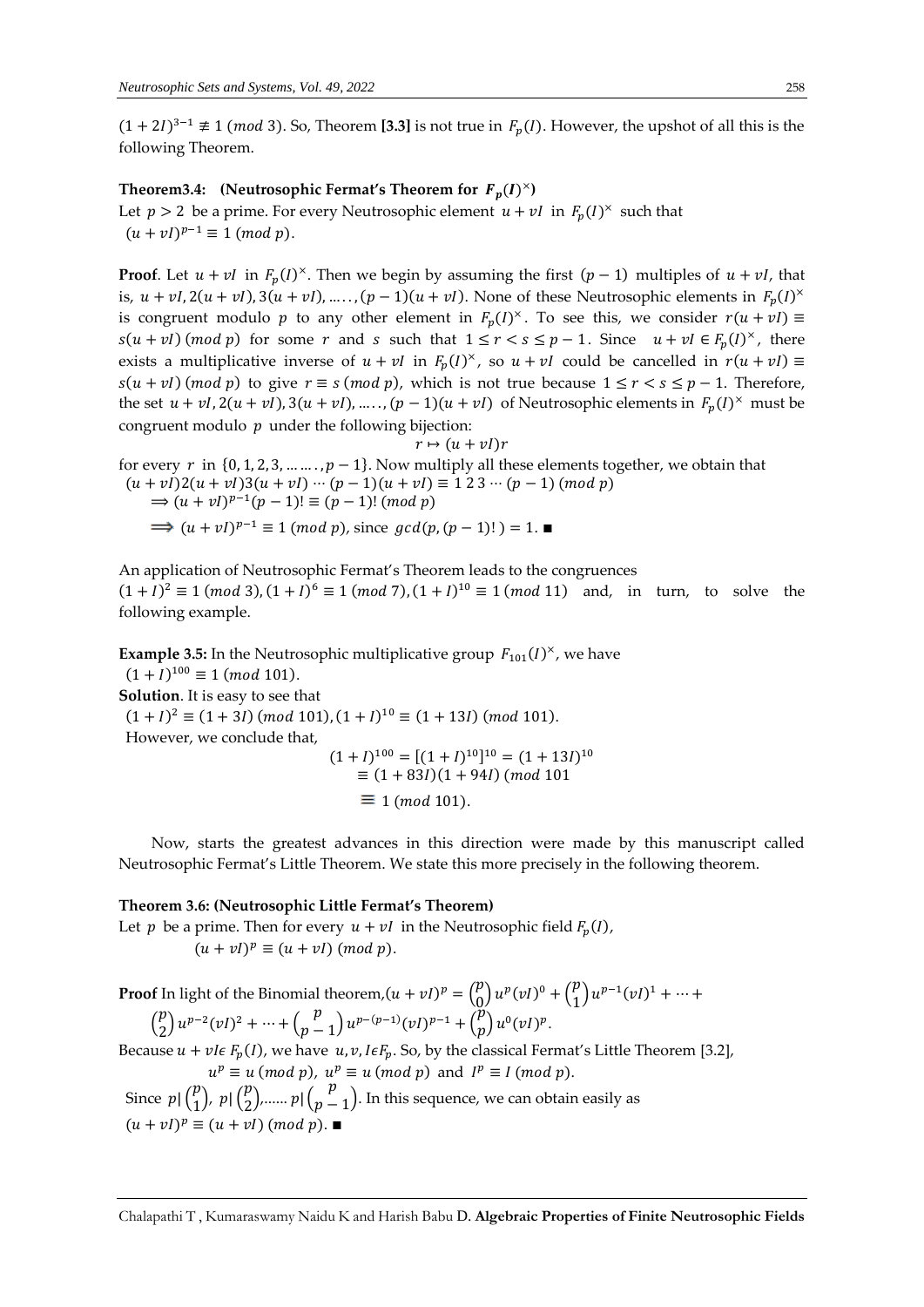At this stage, when  $p = 2$ ,  $2(u + vI) \equiv 0 \pmod{2}$  for any  $u + vI \in F_2(I)$ , so  $u + vI = -(u + vI)$  for any  $u + vI \in F_2(I)$ . Therefore, we also have

 $(u - vI)^2 \equiv u^2 - v^2I \equiv (u^2 + v^2I)(mod 2).$ 

## **Corollary 3.7:**

Let *p* be an odd prime. Then for every  $u + vI$  in the Neutrosophic field  $F_p(I)$ ,

 $(u - vI)^p \equiv (u - vI) \pmod{p}.$ 

**Proof.** By Theorem [3.6], we have

$$
(u - vI)^p = (u + (-vI))^p = u^p + (-vI)^p
$$
  
=  $u^p + (-1)^p (v)^p (I)^p$   
=  $u^p + (-1)^p v^p I$ .  
When  $p > 2$ , p is odd, we have  $(-1)^p \equiv -1 \pmod{p}$ , and  $I^p \equiv I \pmod{p}$ . Hence  
 $(u - vI)^p \equiv (u - vI) \pmod{p}$ .

## **4. Applications of Neutrosophic Fermat's Theorem**

Already, it is well known that the Quadratic congruence  $(u + vl)^2 - 1 \equiv 0 \pmod{p}$  has exactly four solutions whenever  $p$  is an odd prime. From this result, we can pass simply to the following application of Neutrosophic Fermat's theorem.

**Theorem 4.1:** Let  $p > 3$  be an odd prime and let  $u + vI \in F_p(I)^{\times}$ . If  $4|(p-1)$  and  $4d|(p-1)^2$  then the congruence  $(u + vI)^{4d} - 1 \equiv 0 \pmod{p}$  has exactly 4*d* solutions.

**Proof**. Since  $|F_p(I)^{\times}| = (p-1)^2$ . Suppose  $u + vI$  be any element in  $F_p(I)^{\times}$ . But by hypothesis,  $4d/(p-1)^2$ , so we have  $(p-1)^2 = 4dq$  for some positive integer q. Then the expression  $(u +$  $(vI)^{(p-1)^2} - 1 = (u + vI)^{4dq} - 1$ 

 $vI)$ ,

$$
= ((u + vI)^{4d})^{q} - 1^{q}
$$
  
= ((u + vI)<sup>4d</sup> - 1)*f*(u +

where

 $f(u + vI) = (u + vI)^{4d(q-1)} + (u + vI)^{4d(q-2)} + \cdots + (u + vI)^{4d} + 1$ is a polynomial of degree

 $4d(q-1) = 4dq - 4d = (p-1)^2 - 4d.$ 

We know that any solution  $u + vI \equiv (a + bI) (mod p)$  of the congruence  $(u + vI)^{(p-1)^2} - 1 \equiv$ 0(*mod p*) that is not a solution of  $f(u + vI) \equiv 0 \pmod{p}$  must satisfy the congruence $(u + vI)^{4d}$  –  $1 \equiv 0 \pmod{p}$ .

For the element  $a + bI$  in  $F_p(I)^{\times}$ , we have

 $0 \equiv (a + bI)^{(p-1)^2} - 1 = ((a + bI)^{4d} - 1)f(a + bI) (mod p)$ 

with the condition  $p \nmid f(a + b)$ , which implies that  $p|((a + bI)^{4d} - 1)$ . It follows that the required congruence  $(u + vI)^{4d} - 1 \equiv 0 \pmod{p}$  must have

 $(p-1)^2 - ((p-1)^2 - 4d) = 4d$  solutions. ■

**Example 4.2:** For an illustration of these facts, let us solve the congruence

 $(u + vI)^4 - 1 \equiv 0 \ (mod \ 5).$ 

A table of powers of Neutrosophic elements in  $F_5(I)^{\times}$  can be constructed once a modulo  $\,5\,$  is fixed. Using this modulo 5, we simply calculate the powers of elements in  $F_5(I)^{\times}$  as follows.

 $1^4 \equiv 1 \ (mod \ 5), \ 2^4 \equiv 1 \ (mod \ 5), \ 3^4 \equiv 1 \ (mod \ 5), 4^4 \equiv 1 \ (mod \ 5),$  $(1 + I)^4 \equiv 1 \pmod{5}$ ,  $(1 + 2I)^4 \equiv 1 \pmod{5}$ ,  $(1 + 3I)^4 \equiv 1 \pmod{5}$ ,  $(2 + I)^4 \equiv 1 \pmod{5}$ ,  $(2 + 2I)^4 \equiv 1 \pmod{5}$ ,  $(2 + 4I)^4 \equiv 1 \pmod{5}$ ,  $(3 + I)^4 \equiv 1 \pmod{5}$ ,  $(3 + 3I)^4 \equiv 1 \pmod{5}$ ,  $(3 + 4I)^4 \equiv 1 \pmod{5}$ ,  $(4+2I)^4 \equiv 1 \pmod{5}$ ,  $(4+3I)^4 \equiv 1 \pmod{5}$ ,  $(4+4I)^4 \equiv 1 \pmod{5}$ .

Consulting the above list of powers of  $4$  in each element of  $F_5(I)^{\times}$ , we obtain that the original congruence  $(u + vI)^4 - 1 \equiv 0 \pmod{5}$  possesses the  $4d = 4 \cdot 4 = 16$  solutions, namely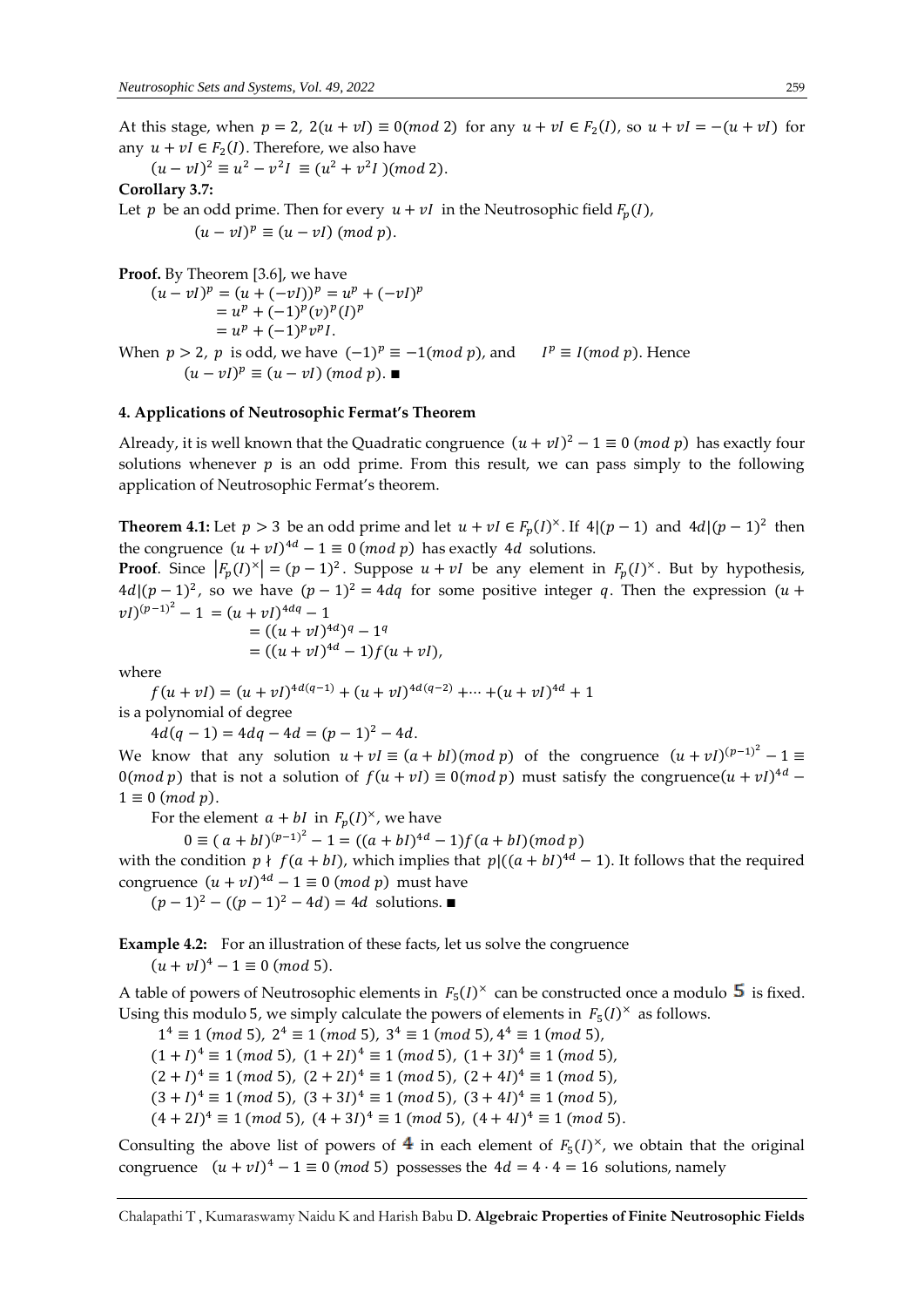$u + vI \equiv 1,2,3,4, 1 + I, 1 + 2I, ...,$  and  $4 + 4I$  (*mod* 5).

**Remark 4.3:** The congruence  $(u + vI)^4 - 1 \equiv 0 \pmod{11}$  is not solvable in  $F_{11}(I)^{\times}$ , because 4  $\nmid$  $(11 - 1)$ .

We would like to close this paper with another application of Neutrosophic Fermat's theorem to the study of quadratic congruence  $(u + vI)^2 \equiv 0 \pmod{p}$ .

**Theorem 4.4:** Let  $u + vI \in F_p(I)^{\times}$  and let  $p > 3$  be a prime. If the quadratic congruence  $(u + vI)^2$  +  $1 \equiv 0 \pmod{p}$  has a solution, the prime  $p \equiv 1 \pmod{4}$ .

**Proof:** Suppose  $a + bl \in F_p(I)^{\times}$  be any solution of  $(u + vl)^2 + 1 \equiv 0 \pmod{p}$ . Then  $(a + bl)^2 \equiv -1 \pmod{p}.$ 

By the Neutrosophic Fermat's theorem [15],

$$
1 \equiv (a + bI)^{p-1} \equiv [(a + bI)^2]^{p-1 \over 2} \equiv (-1)^{p-1 \over 2} \pmod{p}.
$$

If possible assume that  $p = 4q + 3$  for some q, then

 $(-1)^{\frac{p-1}{2}} = (-1)^{2q+1} = -1$ , hence  $1 \equiv -1 \pmod{p}$ .

This implies that  $p/2$ , which is not true because  $p$  is an odd prime. Consequently, our assumption that  $p = 4q + 3$  is not true, and hence p must be of the form  $4q + 1$ .

The converse of the preceding theorem may not be true. That is if  $p = 4q + 1$ , then  $(u + vI)^2 + 1 \equiv$ 0 (*mod p*) is not solvable in  $F_p(I)^{\times}$ . For instance,  $p = 5$ , the congruence  $(u + vI)^2 + 1 \equiv 0 \pmod{5}$ is not solvable in  $F_5(I)^{\times}$ .

**Example 4.5:** Consider the case  $p = 13$ , which is a prime of form  $4q + 1$ . It is easy to see that  $(3 + 4*I*)<sup>2</sup> + 1 \equiv 0 \pmod{13}$ . Thus the congruence  $(u + vI)<sup>2</sup> + 1 \equiv 0 \pmod{13}$  is solvable in  $F_{13}(I)^{\times}$ .

Finally, the difference table for  $F_p$  and  $F_p(I)$  is displayed below:

- 
- 2.  $|F_p^{\times}| = p 1.$  2.  $|F_p$
- that  $uv \equiv 1 \pmod{p}$ .
- 4.  $F_p^{\times}$  is a cyclic group. 4.  $F_p^{\times}$
- 5. The product of all elements in  $F_p^*$  is 5. The product of all elements in  $\mathbf{F}_p(I)^*$  is non-zero.
- solution  $\Leftrightarrow p \equiv 1 \pmod{4}$ .
- $\alpha$  **Classical Field**  $F_p$   $\beta$   $\beta$   $\beta$   $\gamma$ 1.  $|F_p| = p$ . 1.  $|F_p(I)| = p^2$ .
	- $(I)^{\times}$  = =  $(p-1)^2$ .
- 3. For each u in  $F_p^*$ , there exists v in  $F_p^*$  such 3. For some  $a + bI$  and  $c + dI$  in  $F_p(I)^*$ , we have  $(a + bI)(c + dI) \not\equiv 1 \pmod{p}$ .
	- 4.  $\mathbf{F}_{p}^{\times}$  is not a cyclic group.
		- zero.
- 6. The congruence  $x^2 + 1 \equiv 0 \pmod{p}$  has a 6. If  $(u + vI)^2 + 1 \equiv 0 \pmod{p}$  has a solution in  $F_p(I)^{\times}$  then  $p \equiv 1 \pmod{4}$ . But converse need not be true.

## **5. Conclusions**

In this manuscript, we turn to close to another milestone of the development of Fermat's theorem under the Neutrosophic sense. In this regard, we constructed a table to differentiate the field  $F_n$  and Neutrosophic field  $F_p(I)$ . Also, we have given necessary and sufficient conditions for solving Neutrosophic quadratic congruences like

 $(u + vI)^2 + 1 \equiv 0 \ (mod \ p),$  $(u + vI)^2 - 1 \equiv 0 \pmod{p}$  and  $(u + vI)^{4d} - 1 \equiv \pmod{p}$ *with various illustrations in the Neutrosophic field*  $F_p(I)$ .